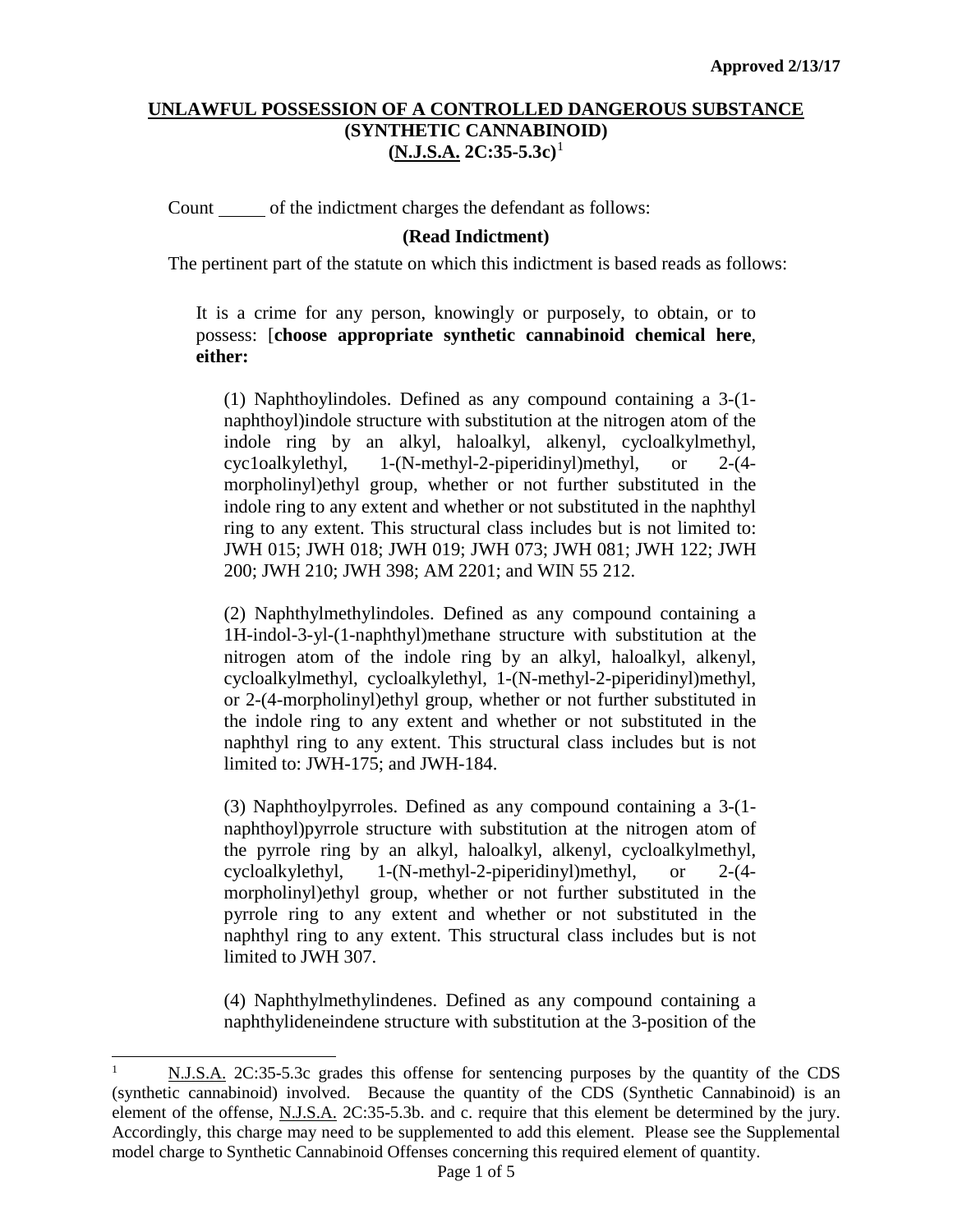indene ring by an alkyl, haloalkyl, alkenyl, cycloalkylmethyl, cycloalkylethyl, 1-(N-methyl-2-piperidinyl)methyl, or 2-(4 morpholinyl)ethyl group, whether or not further substituted in the indene ring to any extent and whether or not substituted in the naphthyl ring to any extent. This structural class includes but is not limited to JWH-176.

(5) Phenylacetylindoles. Defined as any compound containing a 3 phenylacetylindole structure with substitution at the nitrogen atom of the indole ring by an alkyl, haloalkyl, alkenyl, cycloalkylmethyl, cycloalkylethyl, 1-(N-methyl-2-piperidinyl)methyl, or 2-(4 morpholinyl)ethyl group, whether or not further substituted in the indole ring to any extent and whether or not substituted in the phenyl ring to any extent. This structural class includes but is not limited to: RCS-8 (SR-18); JWH 250; JWH 203; JWH-251; and JWH-302.

(6) Cyclohexylphenols. Defined as any compound containing a 2-(3 hydroxycyclohexyl)phenol structure with substitution at the 5-position of the phenolic ring by an alkyl, haloalkyl, alkenyl, cycloalkylmethyl, cycloalkylethyl, 1-(N-methyl-2-piperidinyl)methyl, or 2-(4 morpholinyl)ethyl group, whether or not substituted in the cyclohexyl ring to any extent. This structural class includes but is not limited to CP 47,497 (and homologues(analogs)); cannabicyclohexanol; and CP 55, 940.

(7) Benzoylindoles. Any compound containing a 3-(benzoyl)indole structure with substitution at the nitrogen atom of the indole ring by an alkyl, haloalkyl, alkenyl, cycloalkylmethyl, cycloalkylethyl, 1-(Nmethyl-2-piperidinyl)methyl, or 2-(4-morpholinyl)ethyl group, whether or not further substituted in the indole ring to any extent and whether or not substituted in the phenyl ring to any extent. This structural class includes but is not limited to: AM 694; Pravadoline (WIN 48,098); RCS 4; and AM-679.

(8) [2,3-Dihydro-5-methyl-3-(4-morpholinylmethyl)pyrrolo[1,2,3-de]- 1, 4-benzoxazin-6-yl]-1-napthalenylmethanone. This structural class includes but is not limited to WIN 55,212-2.

(9) (6aR, 10aR)-9-(hydroxymethyl)-6, 6-dimethyl-3-(2-methyloctan-2 yl)-6a,7,10,10a-tetrahydrobenzo[c]chromen-l-ol 7370. This structural class includes but is not limited to HU-210.

(10) Adamantoylindoles. Defined as any compound containing a 3-(1 adamantoyl)indole structure with substitution at the nitrogen atom of the indole ring by an alkyl, haloalkyl, alkenyl, cycloalkylmethyl, cycloalkylethyl, 1-(N-methyl-2-piperidinyl)methyl, or 2-(4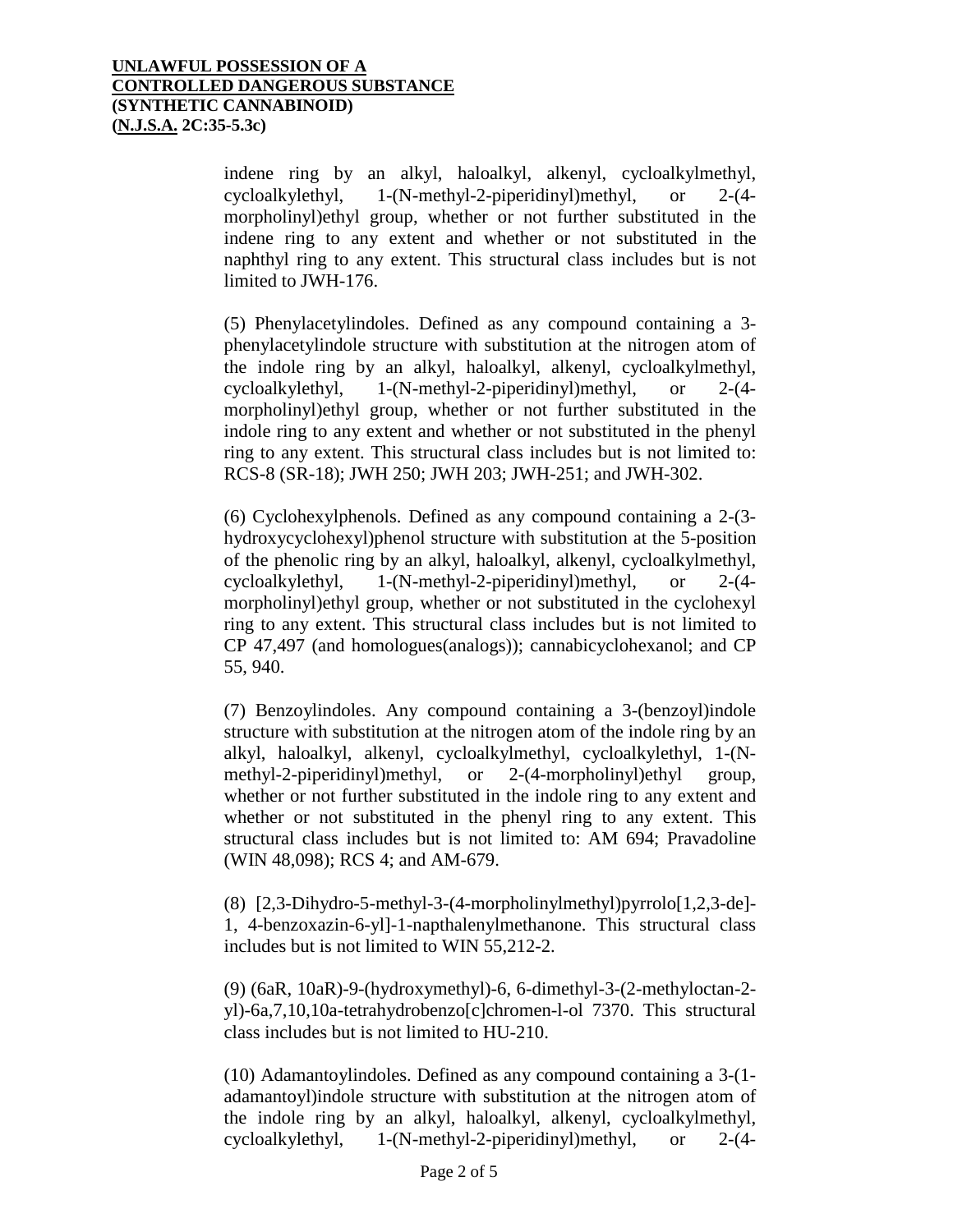morpholinyl)ethyl group, whether or not further substituted in the adamantyl ring system to any extent. This structural class includes but is not limited to AM-1248.

(11) Any other synthetic chemical compound that is a cannabinoid receptor agonist and mimics the pharmacological effect of naturally occurring cannabinoids that is not listed in Schedules II through V or is not an FDA approved drug.**]**.

In order for you to find defendant guilty of the charge, the State must prove the following elements beyond a reasonable doubt:

> 1. That S in evidence contains **[choose appropriate CDS (synthetic cannabinoid) here]**;

and

2. That the defendant knowingly obtained or knowingly possessed S .

The first element that the State must prove beyond a reasonable doubt is that S contains **[choose appropriate CDS (synthetic cannabinoid) here]**.

The second element that the State must prove beyond a reasonable doubt is that defendant obtained or possessed S \_\_\_\_\_\_. To "obtain" means to acquire, to get, to procure.

To "possess" an item under the law, one must have a knowing, intentional control of that item accompanied by knowledge of its character. So, a person who possesses an item such as **IDENTIFY RELEVANT ITEM(S)**) must know or be aware that he/she possesses it/them, and he/she must know what it is that he/she possesses or controls (that it is ). [**WHERE APPLICABLE**, charge: Possession cannot merely be a passing control,

fleeting or uncertain in its nature.] In other words, to "possess" an item, one must knowingly procure or receive an item or be aware of his/her control thereof for a sufficient period of time to have been able to relinquish his/her control if he/she chose to do so.

The State must prove beyond a reasonable doubt that defendant possessor acted knowingly in possessing the item. A person acts knowingly with respect to the nature of his/her conduct or the attendant circumstances if he/she is aware that his/her conduct is of that nature, or that such circumstances exist, or he/she is aware of the high probability of their existence. A person acts knowingly as to a result of his/her conduct if he/she is aware that it is practically certain that conduct will cause such a result. Knowing, with knowledge, or equivalent terms have the same meaning.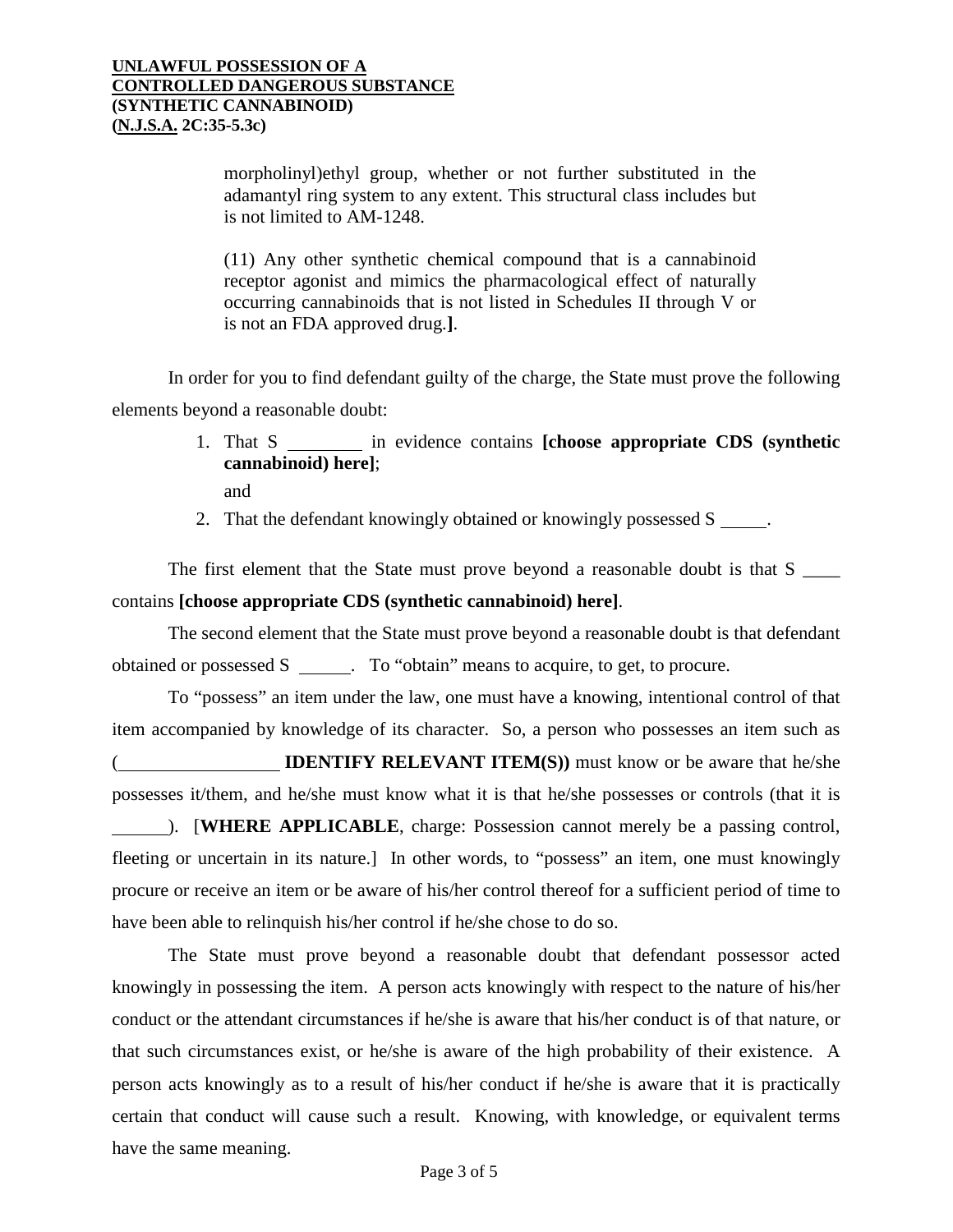#### **UNLAWFUL POSSESSION OF A CONTROLLED DANGEROUS SUBSTANCE (SYNTHETIC CANNABINOID) (N.J.S.A. 2C:35-5.3c)**

Knowledge is a condition of the mind. It cannot be seen. It can only be determined by inferences from conduct, words or acts. Therefore, it is not necessary for the State to produce witnesses to testify that a particular defendant stated, for example, that he/she acted with knowledge when he/she had control over a particular thing. It is within your power to find that proof of knowledge has been furnished beyond a reasonable doubt by inference which may arise from the nature of the acts and the surrounding circumstances.

A person may possess (an item) even though it was not physically on his/her person at the time of the arrest, if he/she had in fact, at some time prior to his/her arrest, had control over it.

Possession means a conscious, knowing possession, either actual or constructive.

#### **[CHARGE THOSE FOLLOWING PARAGRAPHS WHICH APPLY TO YOUR CASE]**

#### **ACTUAL POSSESSION**

A person is in actual possession of an item when he/she first, knows what it is: that is, he/she has knowledge of its character, and second, knowingly has it on his/her person at a given time.

#### **CONSTRUCTIVE POSSESSION**[2](#page-3-0)

Possession may be constructive instead of actual. As I just stated, a person who, with knowledge of its character, knowingly has direct physical control over an item at a given time is in actual possession of it.

Constructive possession means possession in which the possessor does not physically have the item on his or her person but is aware that the item is present and is able to and has the intention to exercise control over it. So, someone who has knowledge of the character of an item and knowingly has both the power and the intention at a given time to exercise control over it, either directly or through another person or persons, is then in constructive possession of that item.

# **JOINT POSSESSION**

j

<span id="page-3-0"></span>Page 4 of 5 In State v. Spivey, 179 N.J. 229 (2004), the New Jersey Supreme Court affirmed a conviction under N.J.S.A. 2C:39-4.1(a), Possession of a Firearm While Committing Certain Drug Offenses. There, the Court noted that that statute suggests a temporal and spatial link between possession of the firearm and the drugs. The Court held: "The evidence must permit the jury to infer that the firearm was